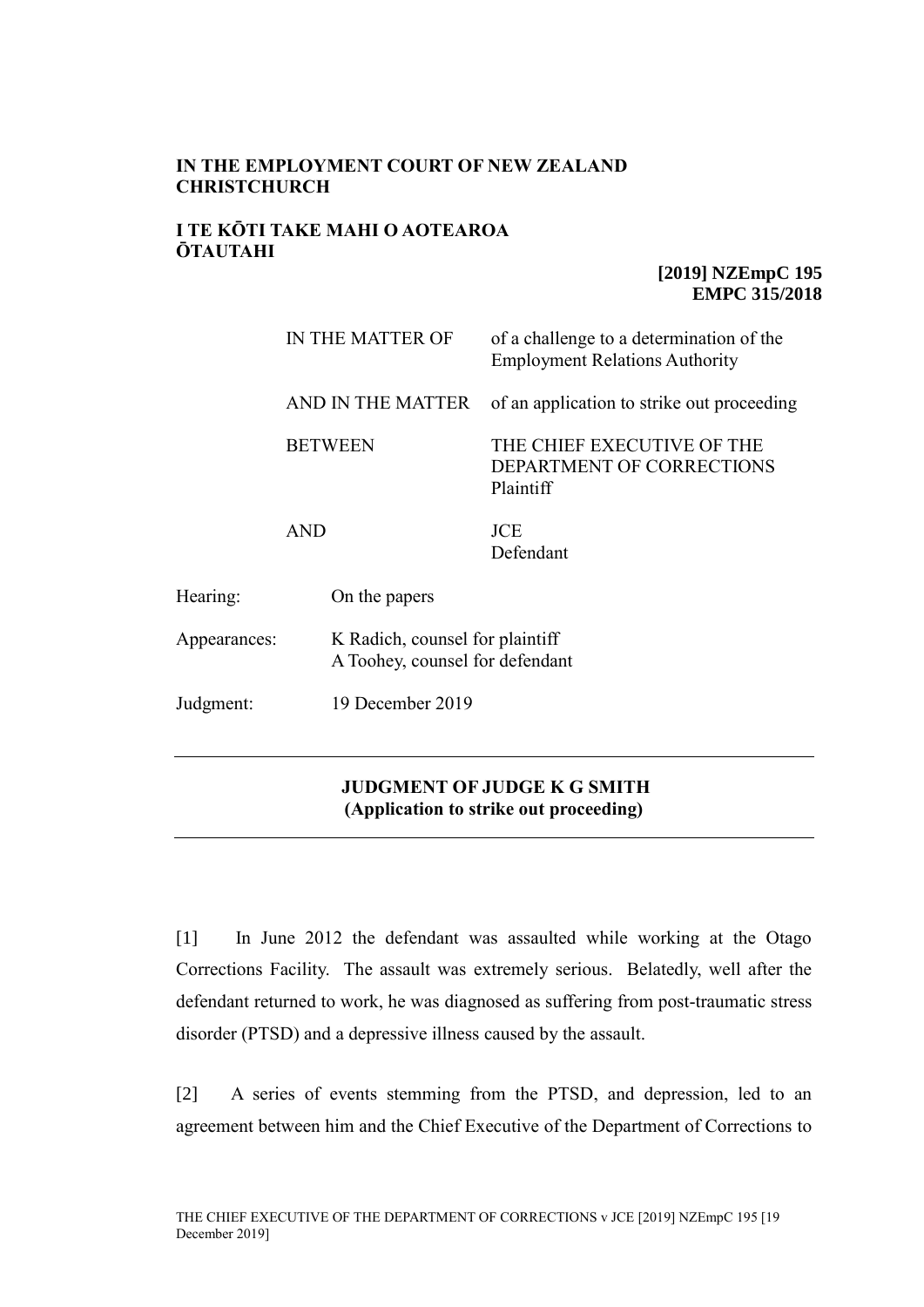end his employment on 5 October 2015. The agreement was called a medical retirement.

[3] The defendant successfully pursued a personal grievance against the department, alleging unjustified action causing him an unjustified disadvantage. As well as those grievances the defendant pursued claims against the department for failing to meet an implied contractual duty and statutory duty to provide a safe workplace.<sup>1</sup> The department was ordered to pay him lost remuneration and compensation for humiliation, loss of dignity and injury to feelings. $2$ 

[4] At the time of the assault the defendant was working in a part of the Otago Corrections Facility called J wing. It is a unit housing high security prisoners and he was supervising ten unlocked prisoners on his own. Part of the Authority's consideration of the duties owed to the defendant was an analysis of staffing requirements in the wing by reference to three departmental documents; a Workplace Development Project, a Resource Allocation Model for Corrections Officers issued on 29 June 2012 and a document labelled Workplace Development Staff Resourcing Model User Guide from August 2002 (collectively described as User Guides).

[5] The Authority concluded that the department did not meet the staffing ratios for corrections officers in J wing prior to the assault. A finding of fact was made that the defendant was alone when there should have been two corrections officers available.

[6] The department did not accept the Authority's analysis, or the conclusion reached about staffing in J wing at the time of the assault. It challenged the determination but only on a discrete point about the Authority's findings relating to staffing requirements in the wing.

# **Non-publication**

[7] The Authority made an order pursuant to cl 10 of sch 2 to the Employment Relations Act 2000 (the Act) prohibiting from publication the name of the defendant

 $\frac{1}{1}$ *JCE v The Chief Executive of the Department of Corrections* [2018] NZERA Christchurch 130.

<sup>&</sup>lt;sup>2</sup> Pursuant to ss  $123(1)(b)$ ,  $128$  and  $123(1)(c)(i)$  of the Employment Relations Act 2000.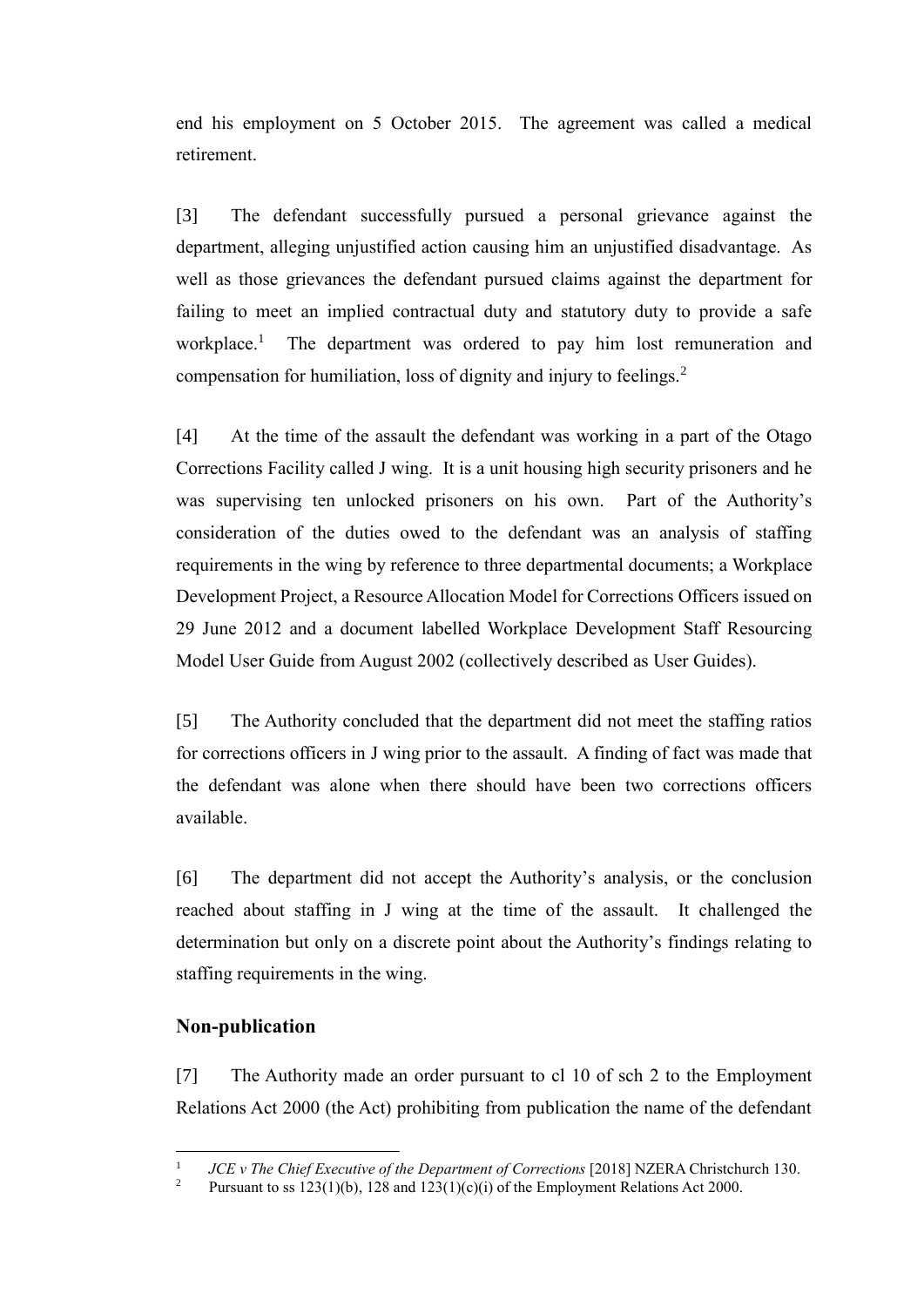or any information that might identify him. I am satisfied that it is appropriate for non-publication to continue and, pursuant to cl 12 of sch 3 to the Act order accordingly. For consistency this judgment uses the same descriptor for the defendant as the Authority used for him.

# **The challenge**

[8] The department's proceeding elected a non-de novo challenge and did not seek to remove, or reduce, the remedies the Authority ordered it to pay to the defendant.<sup>3</sup>

[9] The department's election meant it was required to plead those parts of the determination it claimed contained any error of law or fact, or any question of law or fact to be resolved.<sup>4</sup> The errors alleged to have been made were confined to two paragraphs in the determination at [58] and [59]. Those paragraphs read:<sup>5</sup>

[58] The conclusion I draw from this information is that a yard in which prisoners are supervised is distinct from a cluster group of prisoners. What this means is staffing ratios for the cluster group in J wing does not include any Corrections Officers in the yard adjacent to J wing.

[59] On this basis, I find that Corrections did not meet the staffing ratios for Corrections Officers for J wing prior to the assault on JCE. CO1 was in the yard and CO3 was not in J wing - JCE was alone in J wing and there should have been two Corrections Officers.

[10] The relief sought by the department was an order declaring that the Authority had erred in relation to those paragraphs and a declaration that the department's interpretation of the User Guides was correct.

[11] Initially, JCE participated in this proceeding by filing a statement of defence. In a general way he sought to uphold the Authority's findings but has now applied to strike out the proceeding.

<sup>&</sup>lt;sup>3</sup> Employment Relations Act 2000, subs 179(1) and (4).<br><sup>4</sup> Employment Belations Act 2000, subs 179(2)(a) and (

Employment Relations Act 2000, subs  $179(3)(a)$  and (4).

<sup>5</sup> *JCE v The Chief Executive of the Department of Corrections*, above n 1. The references to "CO" are short-hand for corrections officers.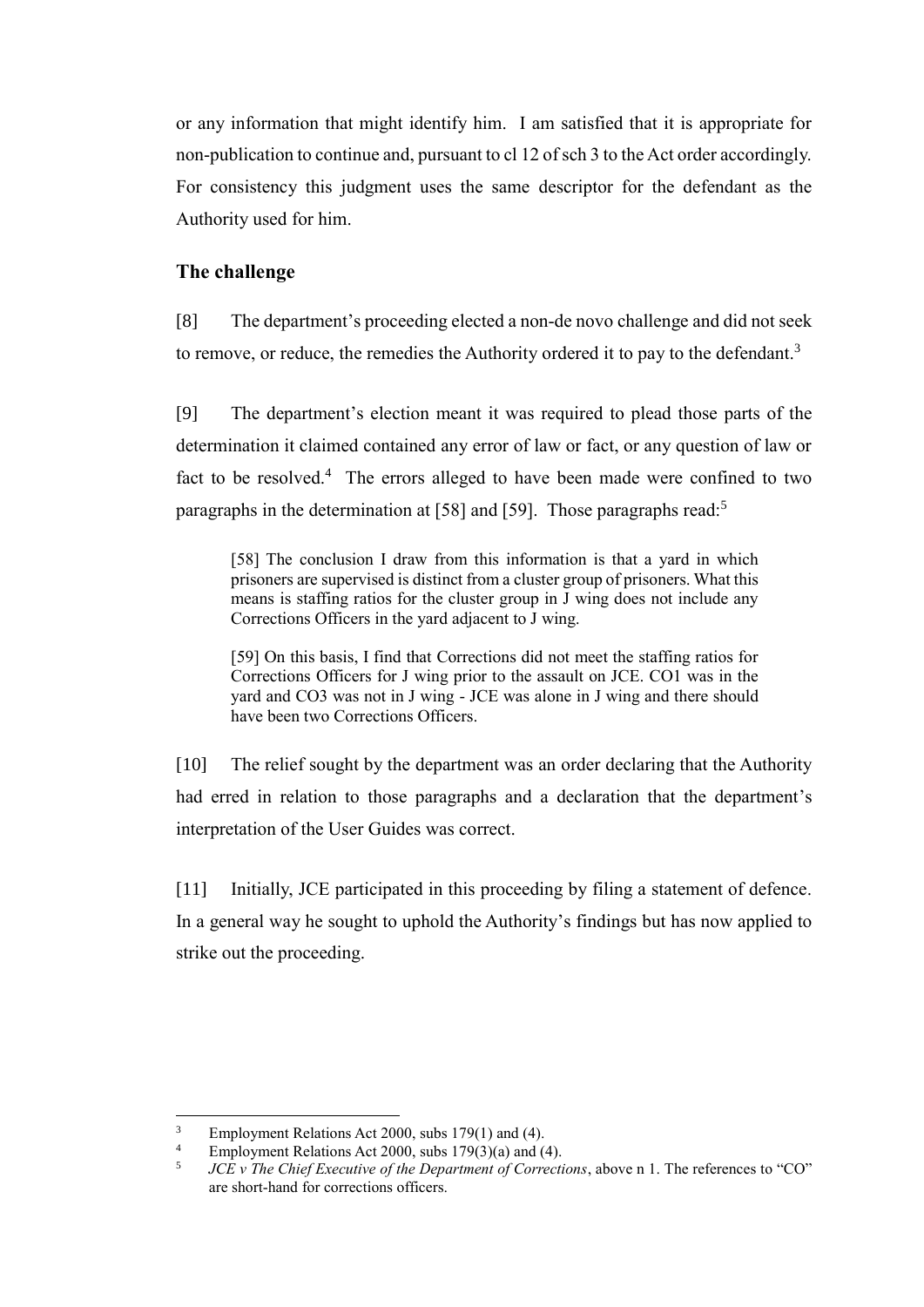## **The application to strike out**

[12] JCE sought to strike out the proceeding because he considered it to be an abuse of process for the following reasons:

- (a) the challenge is moot because the outcome will have no practical effect on the parties before the Court; and
- (b) there are no circumstances that would allow a challenge that is otherwise moot to be permitted to proceed.

[13] The application contained two supplementary grounds. One of them was that it would be a breach of natural justice to allow the proceeding to continue, because the outcome may affect other corrections officers, and their unions, but they are not parties to it. The second ground was about the defendant's ongoing illness and lack of money to mount a defence even if he wanted to continue.

[14] The application relied on r 15.1 of the High Court Rules 2016 and the department's concession that it does not intend its challenge to affect anything other than the conclusions reached at paragraphs [58] and [59].

[15] The department opposed the application. Its grounds of opposition fell into two broad but related parts. In the first part the grounds were that the challenge was not moot and the department had a right to have it heard and decided. This ground disputed the appropriateness of relying on the High Court Rules, so that only challenges that are frivolous and vexatious could be struck out. In the second part, as an alternative, the department invited the Court to use its discretion to allow the proceeding to be continued because of the importance of its subject matter.

#### **Issues**

[16] Three issues are raised by the application:

(a) Does the Court have jurisdiction to strike out the department's proceeding?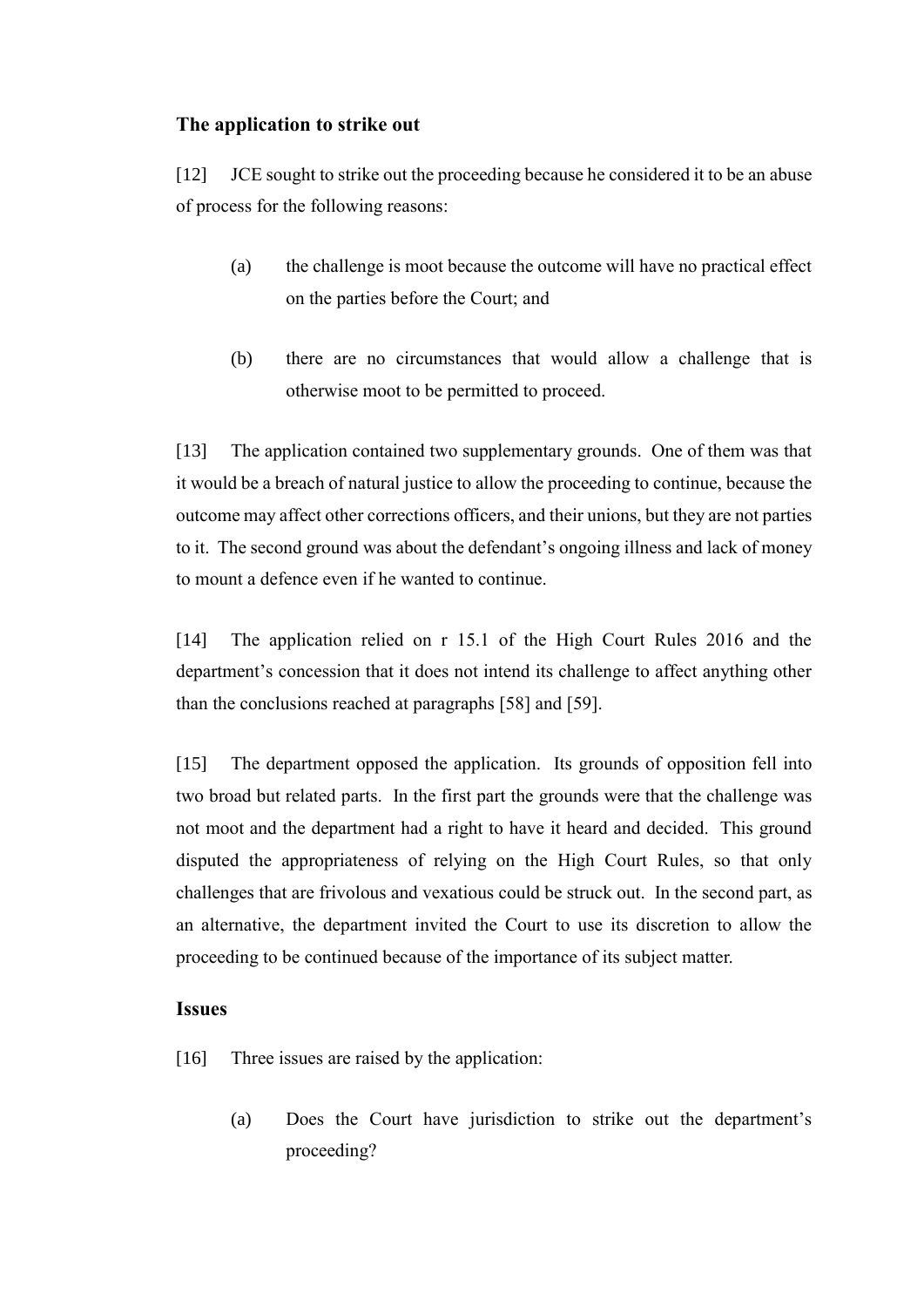- (b) If it does have jurisdiction, is the proceeding moot?
- (c) If it is moot, should it be allowed to proceed anyway?

# *Jurisdiction*

[17] The application, and Ms Toohey's submissions for JCE, sought to apply r 15.1 of the High Court Rules. If that rule is applied, the Court may strike out all or part of a pleading if it discloses no reasonably arguable cause of action, or is likely to cause prejudice or delay, is frivolous or vexatious, or is otherwise an abuse of the processes of the Court.<sup>6</sup> Her submissions concentrated on r 15.1(1)(d); that allowing the proceeding to continue would be an abuse of process because it is moot as between the parties. She sought to rely on the summary of mootness by Judge Holden in *Auckland Council v Drought* where r 15.1 was applied. 7

[18] Ms Radich began her submissions on jurisdiction with an analysis of the nature of a challenge, the Court's role in problem solving in relation to a challenge, and the statutory requirement for the Court to make its own decision on matters before it.<sup>8</sup> The general thrust of these submissions was that statements of principle from courts of general civil jurisdiction are of limited assistance.

[19] In summary, Ms Radich's submissions were:

- (a) There was no need to refer to the High Court Rules because this is not a situation where "no form of procedure" had been provided, which is a requirement before reg  $6(2)(a)(ii)$  of the Employment Court Regulations 2000 can apply allowing reference to those rules.
- (b) Striking out a proceeding is a substantive outcome not a procedural one so reg 6(2) does not apply.

<sup>&</sup>lt;sup>6</sup> High Court Rules 2016, r 15.1(1)(a)-(d) inclusive.

<sup>7</sup> *Auckland Council v Drought* [2019] NZEmpC 63.

Relying on Employment Relations Act 2000, ss 179(1) and 183(1).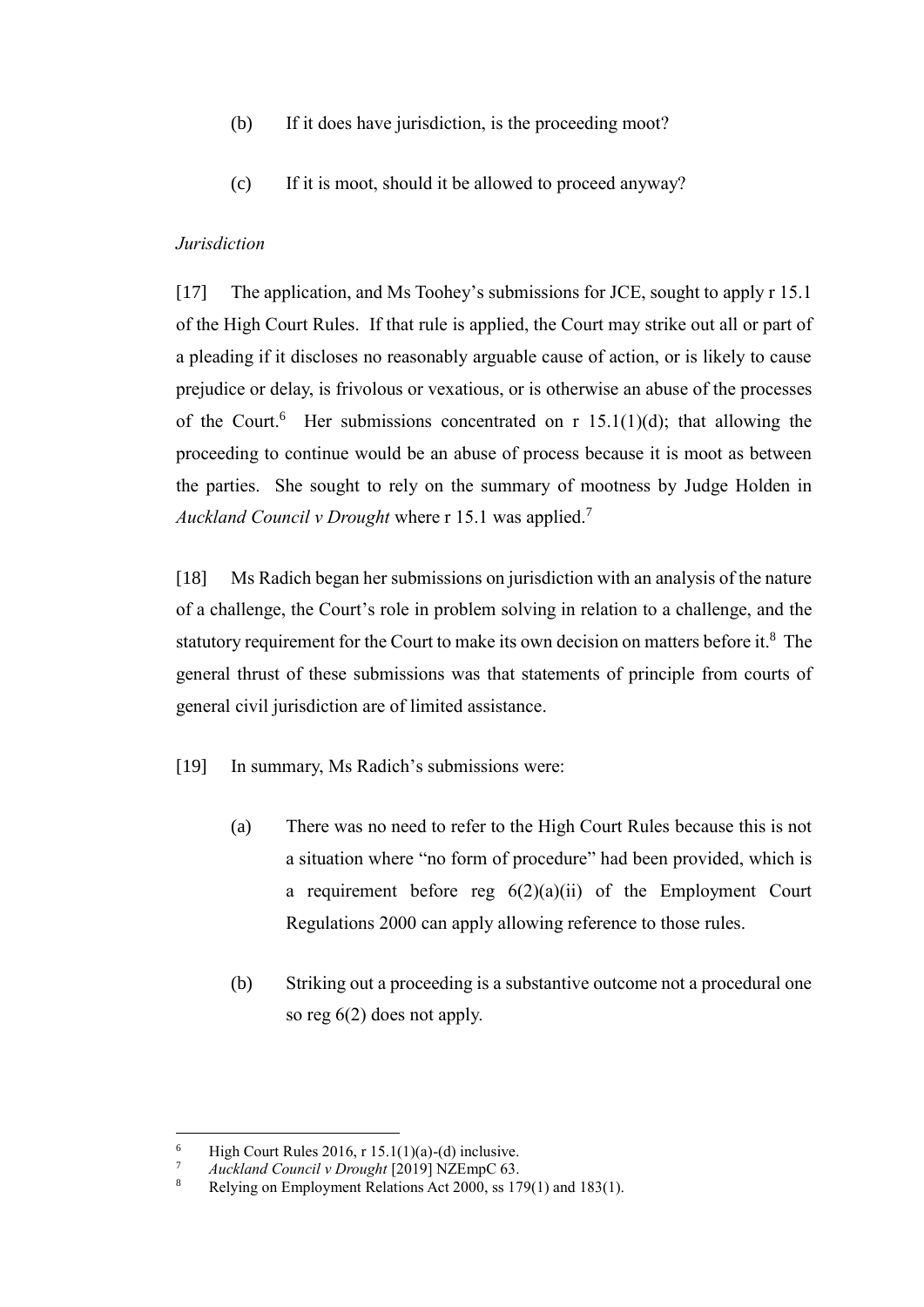- (c) The procedure for striking out a proceeding under the Act is reserved for cases that are frivolous or vexatious within the meaning of cl 15 of sch 3 to the Act. The application did not claim that the challenge was either frivolous or vexatious.
- (d) The Court has limited jurisdiction to strike out proceedings arising from a combination of ss 162, and 221 of the Act and cl 15 of sch 3 as well as by relying on an inherent power to control its own processes.<sup>9</sup>
- (e) Where *Drought* applied r 15.1 that decision was wrong and should not be followed.
- (f) As an alternative submission, the decision in *Drought* is distinguishable because in that case the challenge was a collateral attack on the Authority's determination.

[20] I do not accept Ms Radich's submissions. They were similar to the unsuccessful arguments presented in *Lloyd v The Museum of New Zealand Te Papa Tongarewa*. <sup>10</sup> An attempt was made in that case to argue that the Court's power was limited by cl 15 of sch 3, as it was at that time.<sup>11</sup> The argument was unsuccessful because the Court held that it had jurisdiction for several reasons including by reference to the High Court Rules via reg 6.

[21] The short point is that r 15.1 of the High Court Rules has been used previously without criticism. Furthermore, the Court of Appeal in *New Zealand Fire Service Commission v New Zealand Professional Firefighters Union Inc* commented that there was no reason for this Court to approach strike out applications on any basis other than that applying in the High Court.<sup>12</sup>

<sup>9</sup> See *Lloyd v The Museum of New Zealand Te Papa Tongarewa* [2002] 2 ERNZ 356.

 $\frac{10}{11}$  *Lloyd*, above n 9.

<sup>11</sup> Originally cl 15 dealt with striking out frivolous and trivial proceedings. The clause was substituted by the present clause on 1 April 2011 by s 39(2) of the Employment Relations Amendment Act 2010 and the reference to dismissing a matter as "frivolous or trivial" became "frivolous or vexatious".

<sup>12</sup> *New Zealand Fire Service Commission v New Zealand Professional Firefighters Union Inc* [2005] ERNZ 1053 at [13]. See as an example *Webb v New Zealand Tramways and Public Passenger Transport Employees Union Inc* [2013] NZEmpC 154.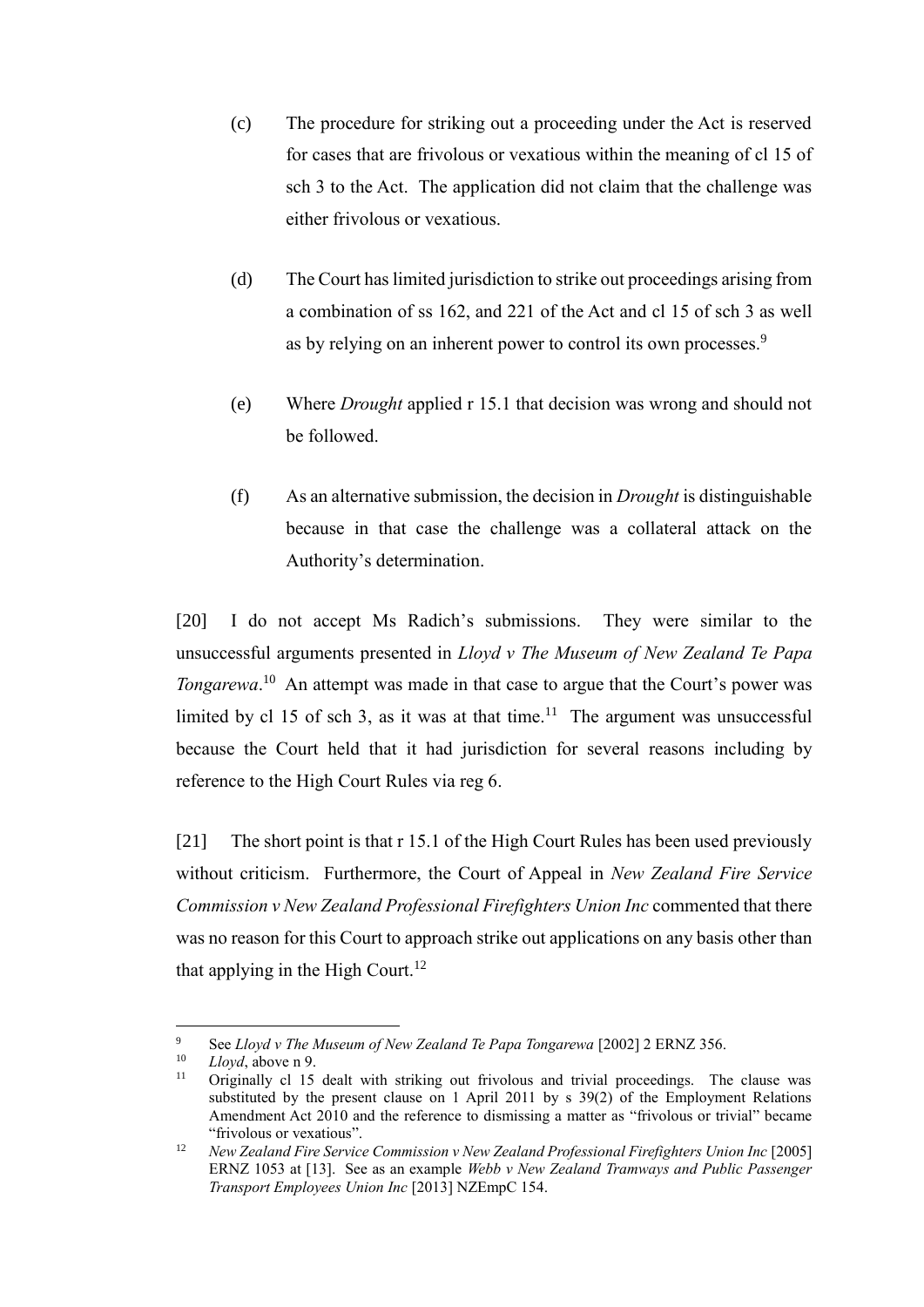[22] If any further analysis is needed, the Act and the regulations do not provide a procedure for considering an application to striking out a proceeding where the grounds relied on are other than a claim that it is frivolous or vexatious. There is an obvious gap in the regulations that is able to be filled by the High Court Rules.

[23] I consider the approach in *Drought* to be correct and that the Court has jurisdiction to strike out by applying  $r 15.1$ <sup>13</sup>

#### *Is the proceeding moot?*

[24] In *Drought*, Judge Holden described a moot point in a proceeding as one that is academic or abstract and having no practical effect on the rights of the parties to the litigation.<sup>14</sup> The decision in *Drought* was made in reliance on the Supreme Court decision in *Gordon-Smith v R*. 15

[25] In *Gordon-Smith*, the Court held that the traditional position is that New Zealand Courts will not hear a case where the "substratum" of the litigation has gone and there was no matter remaining in actual controversy requiring a decision.<sup>16</sup> The Court went on to say a proceeding is moot if there is no live issue, avoiding on policy grounds decisions that are based on theoretical considerations. There is an exception, if a question arising in a case that is otherwise moot is one of public importance that is highly likely to come before the Court at some point.<sup>17</sup> While *Gordon-Smith* dealt with jury vetting in a criminal case the same approach applies to civil cases.<sup>18</sup>

[26] Ms Toohey's submissions on the proceeding being moot can be succinctly summarised. Her argument was that it is because, whatever the result, there will be no adverse effect on the outcome achieved in the Authority by JCE. From his perspective, any ongoing dissatisfaction the department has with the determination is immaterial and of no consequence to him. Her submission was that he should not be

<sup>13</sup> *Drought*, above n 7.

<sup>&</sup>lt;sup>14</sup> *Drought*, above n 7, at [21].

<sup>15</sup> *Gordon-Smith v R* [2008] NZSC 56, [2009] 1 NZLR 721.

<sup>16</sup> *Gordon-Smith v R*, above n 15, at [14]. Relying on *Finnegan v New Zealand Rugby Football Union Inc (No 3)* [1985] 2 NZLR 190 (CA) and by reference to *Sun Life Assurance Co of Canada v Jervis* [1944] AC 111 at 114.

<sup>&</sup>lt;sup>17</sup> *Gordon-Smith v R*, above n 15, at [24].

<sup>18</sup> *Gordon-Smith v R,* above n 15, was considered in *Orlov v ANZA Distributing (NZ) Ltd (in Liq)*  [2011] NZSC 28, [2011] 2 NZLR 72*.*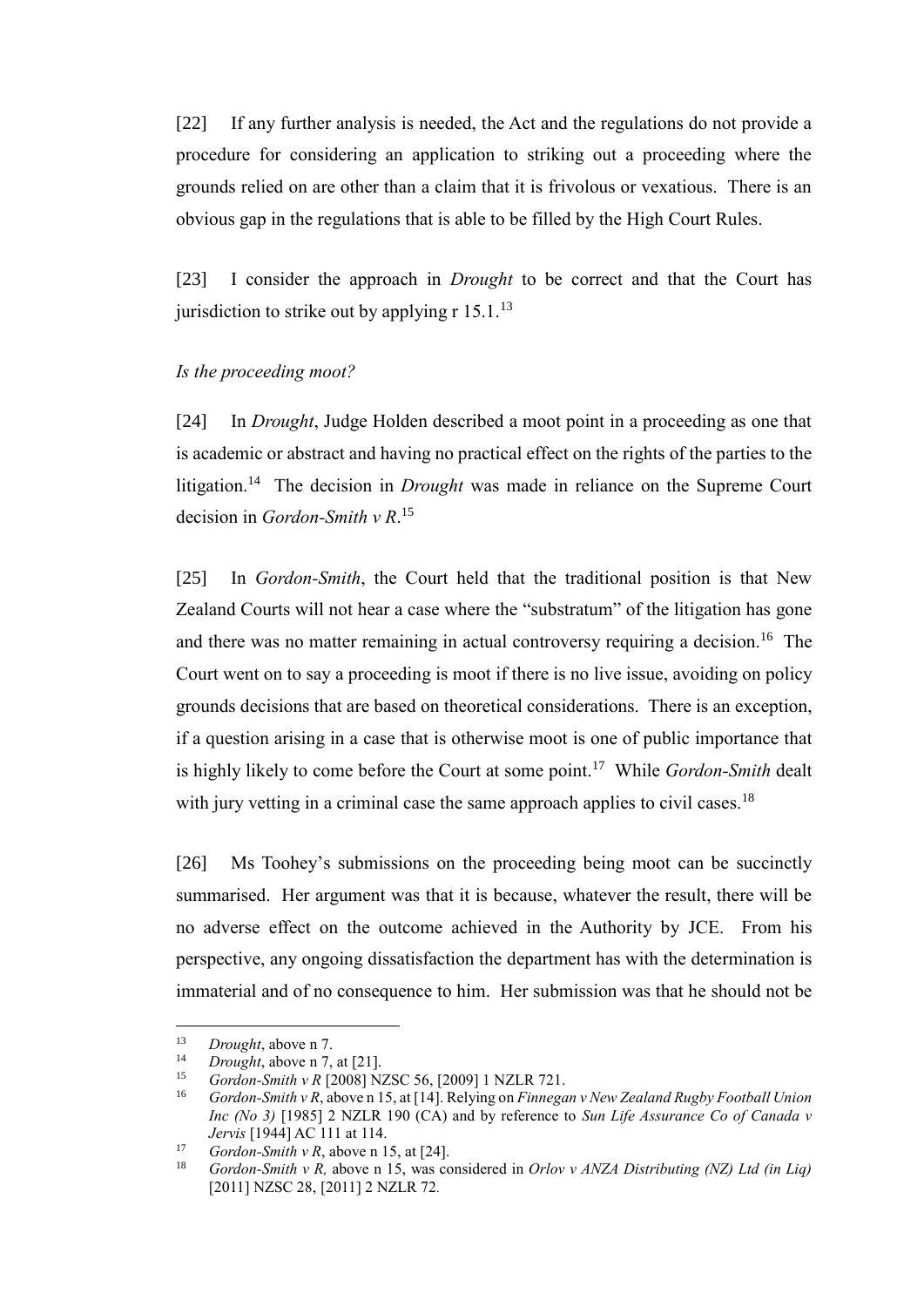put to any further expense or inconvenience by continued participation in the proceeding.

[27] Ms Radich accepted that to avoid a proceeding being considered to be moot there needs to be a live issue. She submitted there was such an issue, because of the department's intention to dispute the Authority's decision as it relates to staffing ratios and its interpretation of the User Guides. She considered that the Court's decision on such a dispute would have a practical effect on the rights of the department as a statutory employer and the interpretation issue may have ongoing consequences. Those consequences included, under s 8 of the Corrections Act 2004, ensuring the safe custody and welfare of prisoners. She noted that JCE's statement of defence denied any error had been made by the Authority, which, she argued, was an indication the dispute remained a live issue.

[28] To reinforce its opposition to the application the department filed an affidavit of Jack Harrison, who is one of its senior managers. Mr Harrison acknowledged that the department's proceeding would not affect JCE personally. However, Mr Harrison considered that would not be an issue for JCE because he was not expected to give evidence. That was because the challenge involved interpreting documents JCE was not involved in drafting or using. Exhibited to Mr Harrison's affidavit were three proposed briefs of evidence for witnesses who would give evidence if the challenge proceeded. They were for the Senior Advisor Operations in the Custodial Practice Team at National Office for the department, a Lead Advisor – Prison Facilities for all prison development and a Unit Manager. All of that proposed evidence was about staffing needs in prisons and providing context to assist in interpreting the User Guides. None of that proposed evidence was about the defendant or his circumstances. The evidence did not seek to reconsider what happened when JCE was assaulted.

[29] In *Drought*, Judge Holden referred to r 15.1 allowing the Court to strike out a proceeding if to permit it to continue would be an abuse of the processes of the Court.<sup>19</sup> In that case the Court referred to "abuse" as being a technical label that encompasses examples where the proceeding was brought for an improper purpose, or was

<sup>19</sup> *Drought*, above n 7, at [18].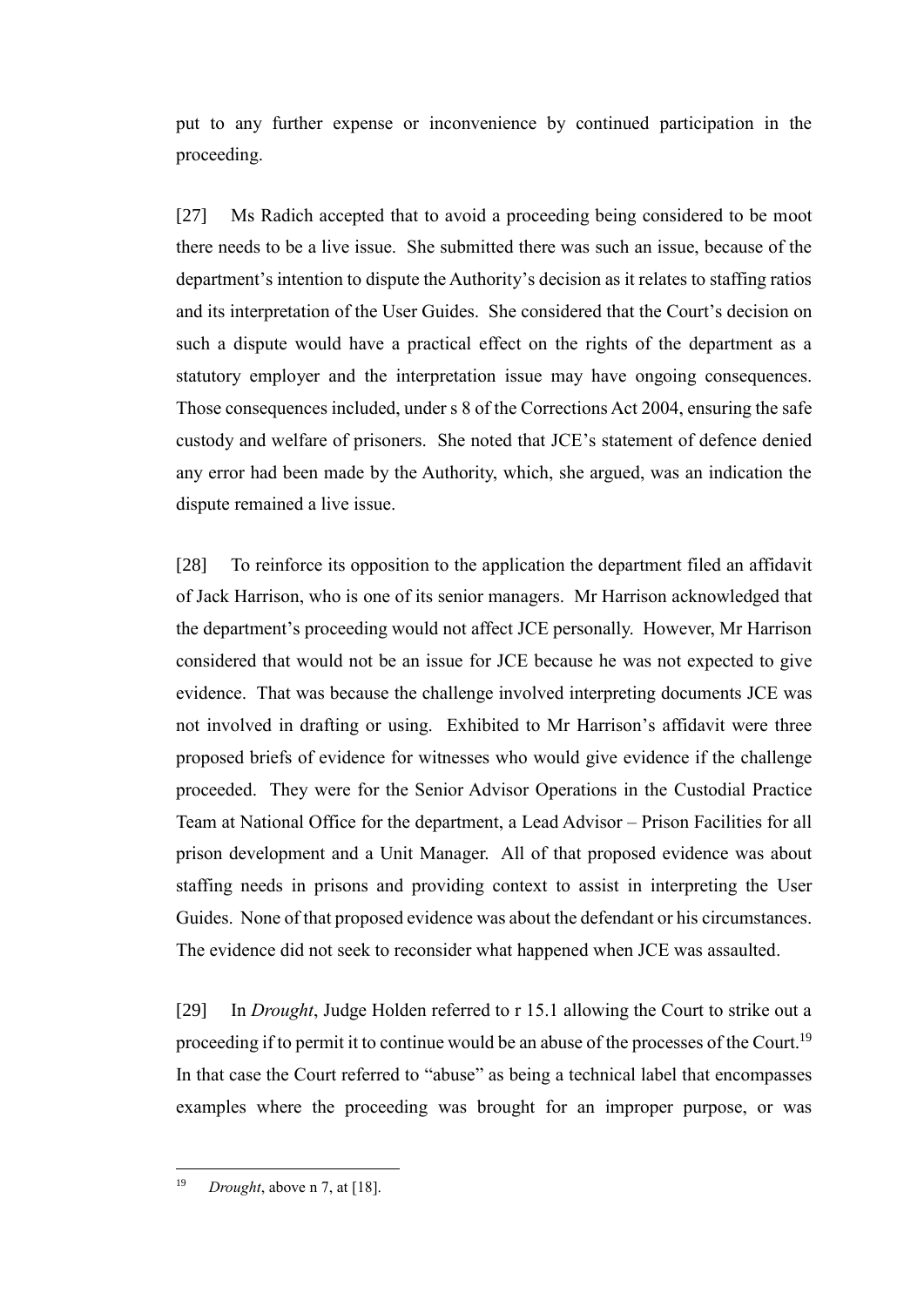attempting to relitigate something that had already been determined, or where it was inevitable that a remedy would be refused, even if one or more of the grounds were made out. $^{20}$ 

[30] The conclusion in *Drought* was that a proceeding may be struck out for an abuse of process if it is moot.<sup>21</sup> I agree with that analysis and conclusion. Applied to this case, the proceeding is moot as between the department and JCE. The case the department intends to run is entirely about staffing and how to interpret the User Guides as was evident from Mr Harrison's affidavit. It has absolutely no consequence for the defendant. In those circumstances I do not accept that there is a live issue. Staffing ratios, and the User Guides, are important to the department but they are not relevant to JCE. He has inadvertently become tangled up in the department's concerns about staffing when he has no ongoing interest in that subject. There is nothing left to decide that would affect, or potentially affect, the dispute that initiated this litigation.

[31] Finally, one of the arguments Ms Radich relied on was that the department could have filed a challenge disputing the whole determination, in which case staffing ratios and the User Guides would have been before the Court and JCE would have been placed in the same position as he is now in. There is no substance to that submission, for the obvious reason that the department did not challenge the determination on this wider basis.

[32] The defendant has made out a case for the proceeding to be struck out, unless there is a sufficient reason for it to be allowed to continue.

#### *Should the proceeding be allowed to continue?*

[33] A case that is moot may be allowed to continue if the Court exercises a discretion to do so. The discretion requires the matter raised to be one of public importance which is highly likely to come before the Court again at some point.<sup>22</sup>

<sup>20</sup> <sup>20</sup> *Drought*, above n 7, at [19].<br><sup>21</sup> *Drought*, above n 7, at [10]

<sup>21</sup> *Drought*, above n 7, at [19] referring to *Friends of Pakiri Beach v McCallum Bros Ltd* [2008] NZCA 87, [2008] 2 NZLR 649; while that case involved the inherent jurisdiction of the High Court as the source of the power to strike out the proposition, that an abuse of process may render a proceeding moot, remains applicable.

<sup>&</sup>lt;sup>22</sup> *Gordon-Smith v R*, above n 15, at [24].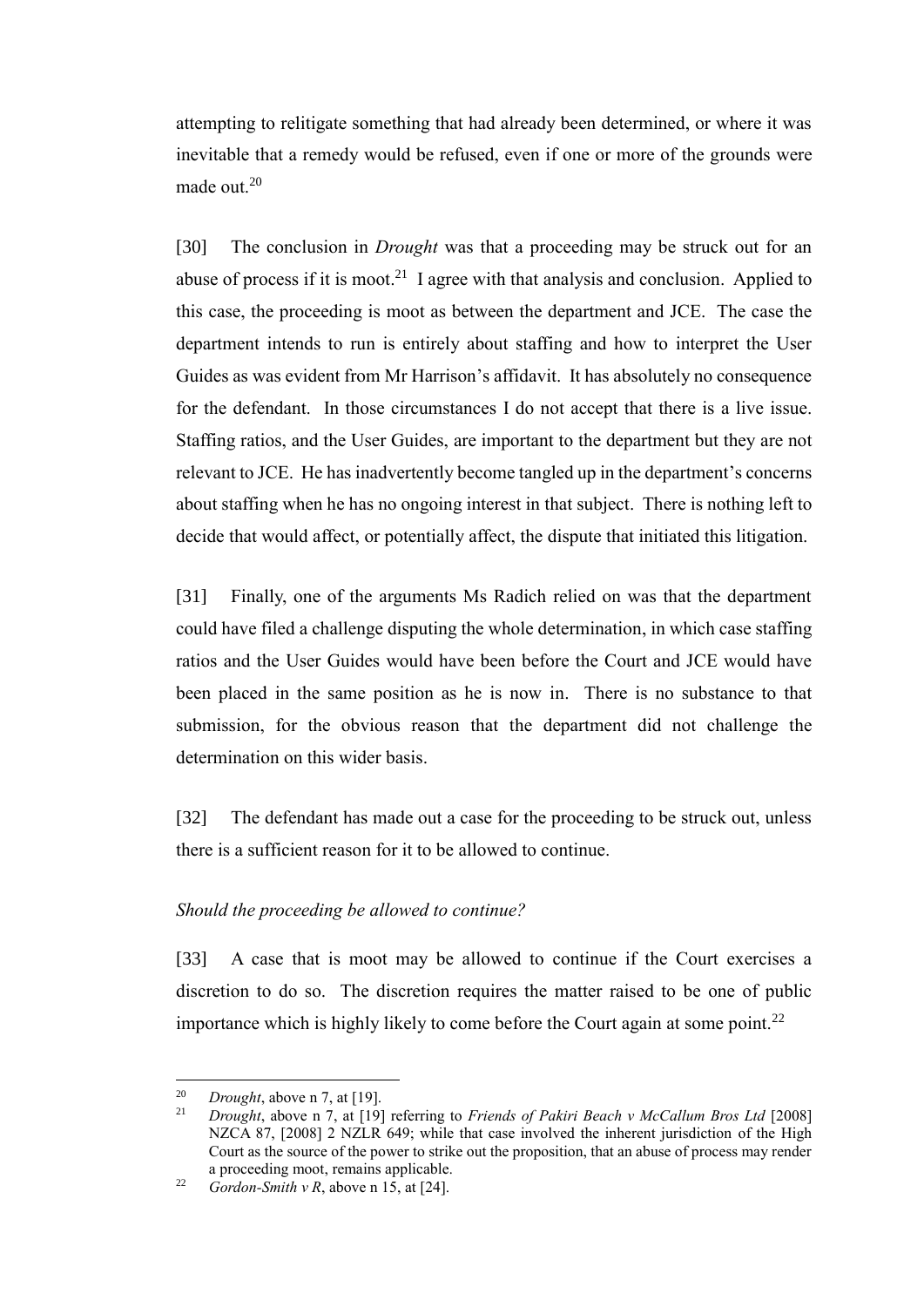[34] In support of the Court exercising the discretion in favour of the department Ms Radich relied on the following:

- (a) *Drought* was wrongly decided where it referred to a general proposition or policy that courts do not decide cases where the decision would have no practical effect on the rights of the parties.
- (b) The Authority's finding risks a significant and ongoing impact on the staffing and resourcing of prisons throughout New Zealand, because the documents interpreted by it are applied nationwide.
- (c) An acknowledgement by the defendant that the User Guides may be important to the department.
- (d) The finding made by the Authority represents a change from what has been the status quo since 2002.

[35] I do not accept Ms Radich's submission about *Drought*. The passage from that judgment she criticised was no more than a summary of decisions examining the circumstances in which the discretion was considered.

[36] As to the balance of Ms Radich's submissions, she sought to draw parallels between this case and the decisions in *Attorney-General v David* and *Gordon-Smith*  so that the discretion should be exercised in the department's favour. 23 In *David*, the critical issue was about the rights of parties in an Authority investigation meeting to cross-examine witnesses. In that case the proceeding was moot, because there had been a settlement between the parties, but the right to cross-examine was an issue of such public importance that the Court of Appeal decided to allow the interveners to continue with the appeal. The issue wassignificant because it affected all investigation meetings. In *Gordon-Smith*, the issue of public importance was jury vetting.

[37] The department's dissatisfaction with the Authority's interpretation of its staffing ratios and User Guides cannot be elevated to being of public interest in the

 $\overline{a}$ <sup>23</sup> *Attorney-General v David* [2002] 1 NZLR 501 (CA).